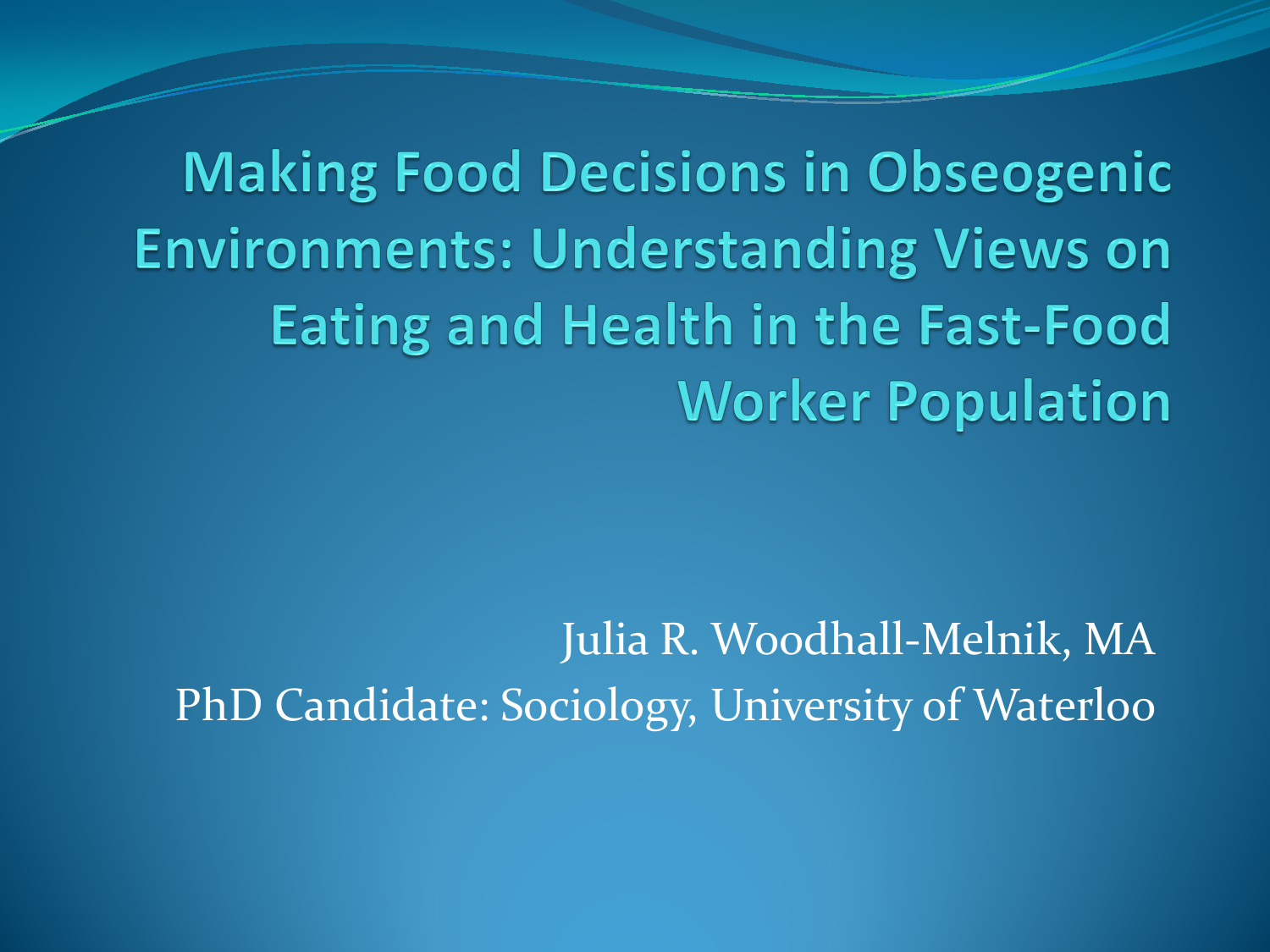## Background

- Presentation draws on partial findings from my dissertation
- Question: Is fast-food and restaurant food making us fat?

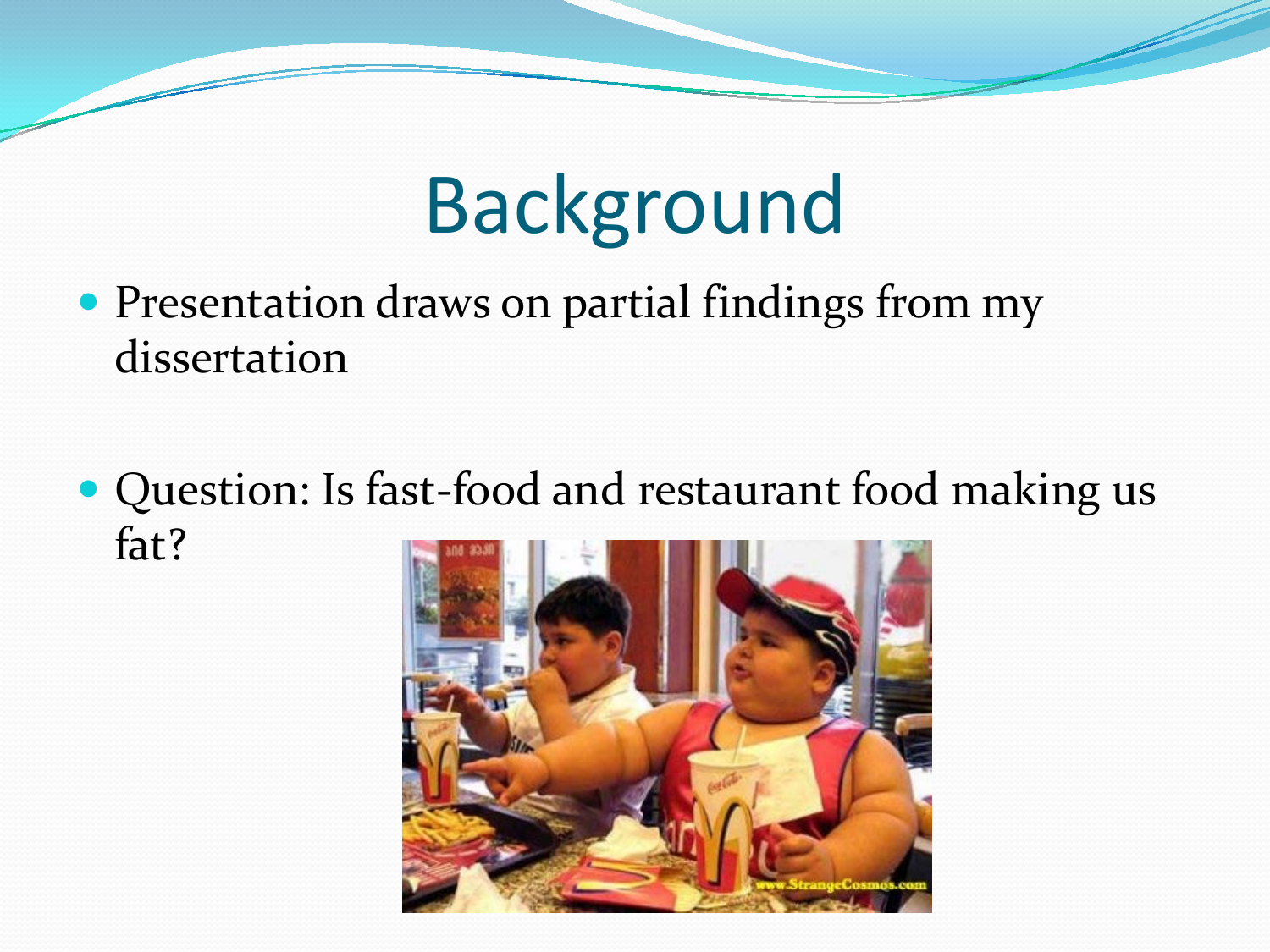## Fast-Food in the Media



Morgan Spurlock vs. Tom Naughton Role of agency in each film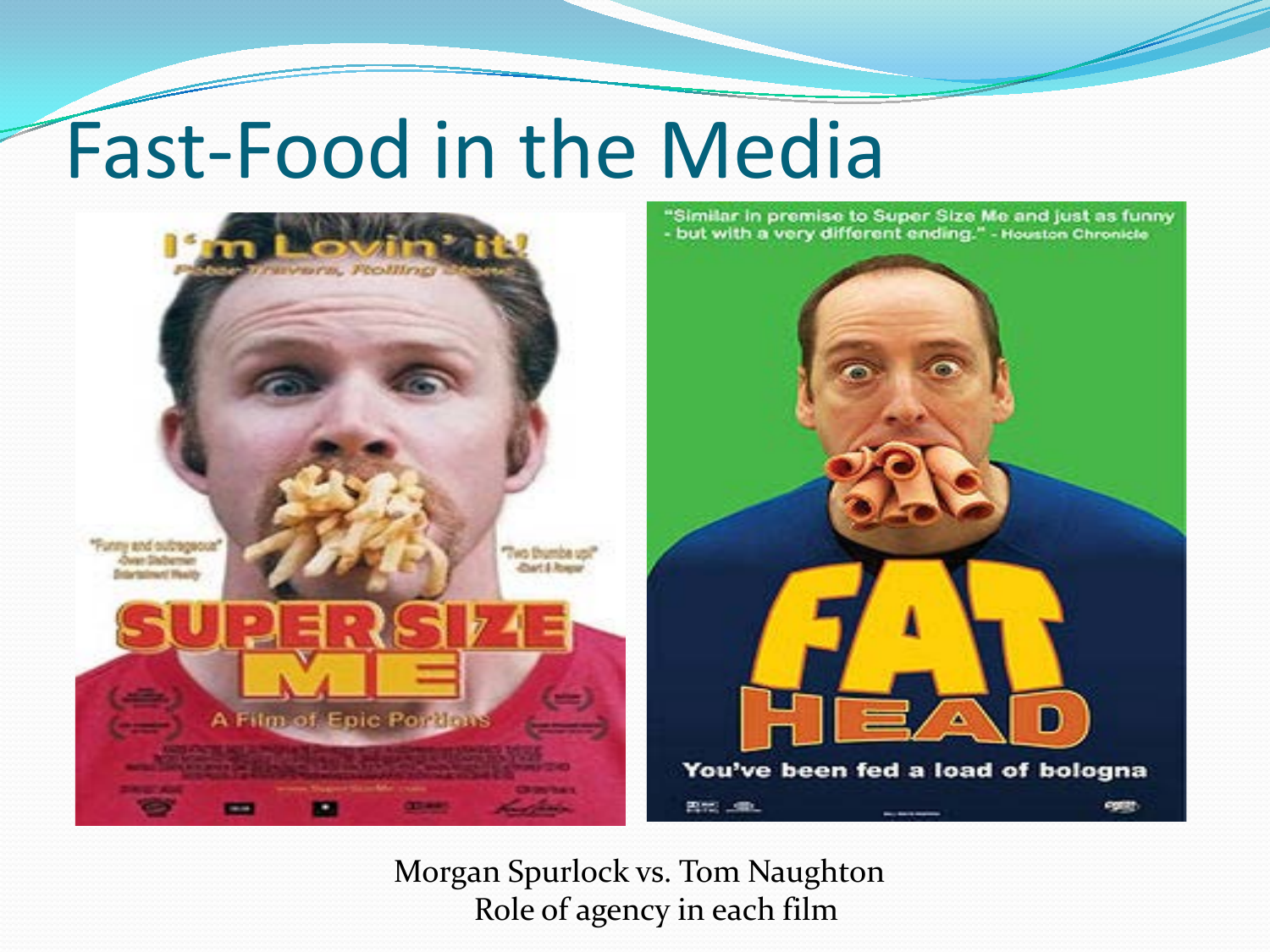## Can it really be this simple?

- Fast food makes us fat
	- Politics
	- Obesity epidemic: fat as bad
	- Economic factors
	- What we medically know about weight gain
- So why does this view prevail?
- What would this logic say about fast food workers?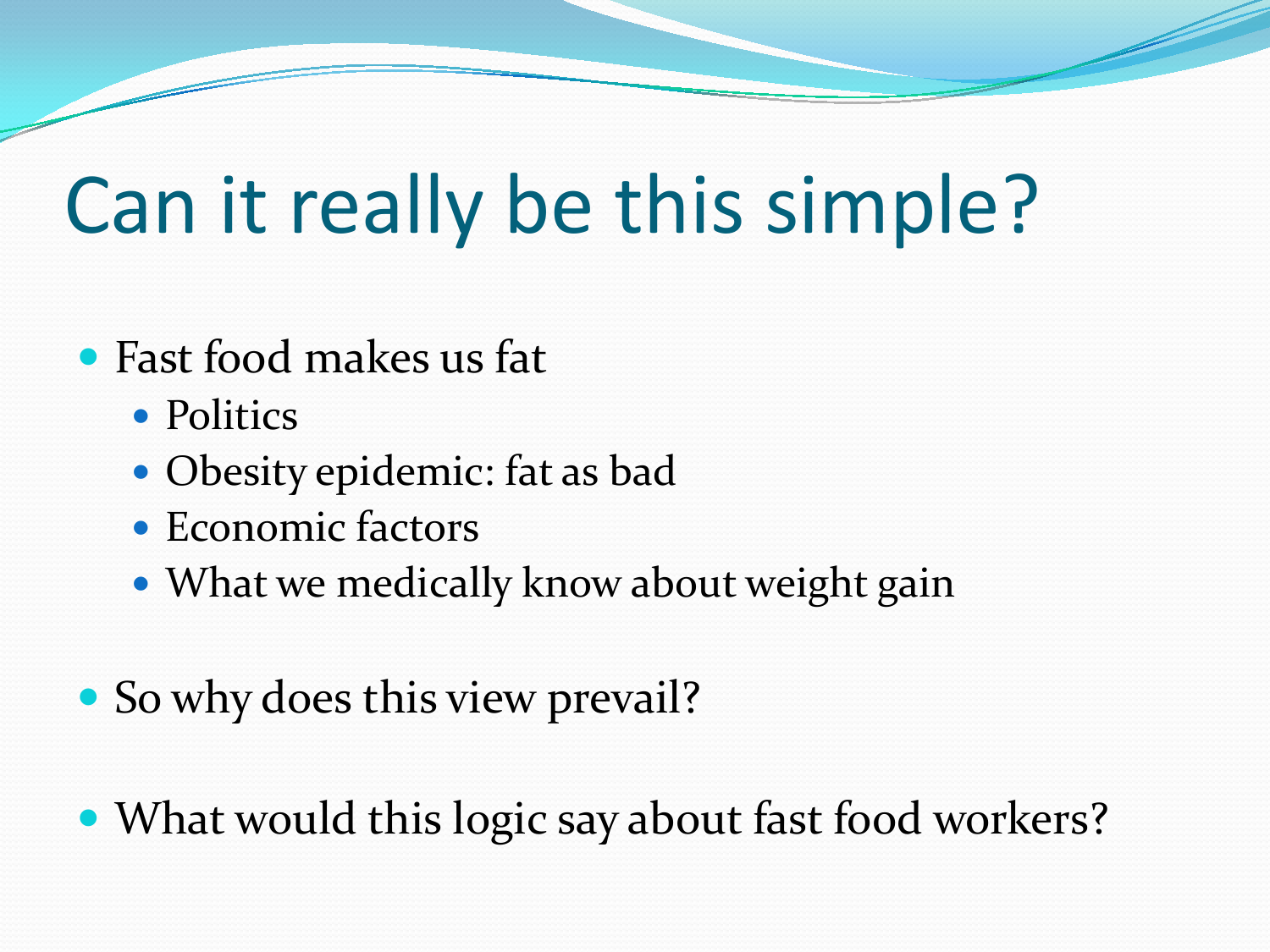### Fast-food & Academic Literature

### Socio-geographic literature

- Living in and working/studying near fast-food is correlated with increased BMI (Davis and Carpenter, 2009, Delormier, 2009)
- Working close vs. working in
- Social determinants of health literature
	- Social conditions lead to increased risk of negative health outcomes (Link and Phelan, 1995)
	- Social conditions experienced by food service workers
- New advances: low SES does not put people at risk for increased BMI (Zhang and Wang, 2012)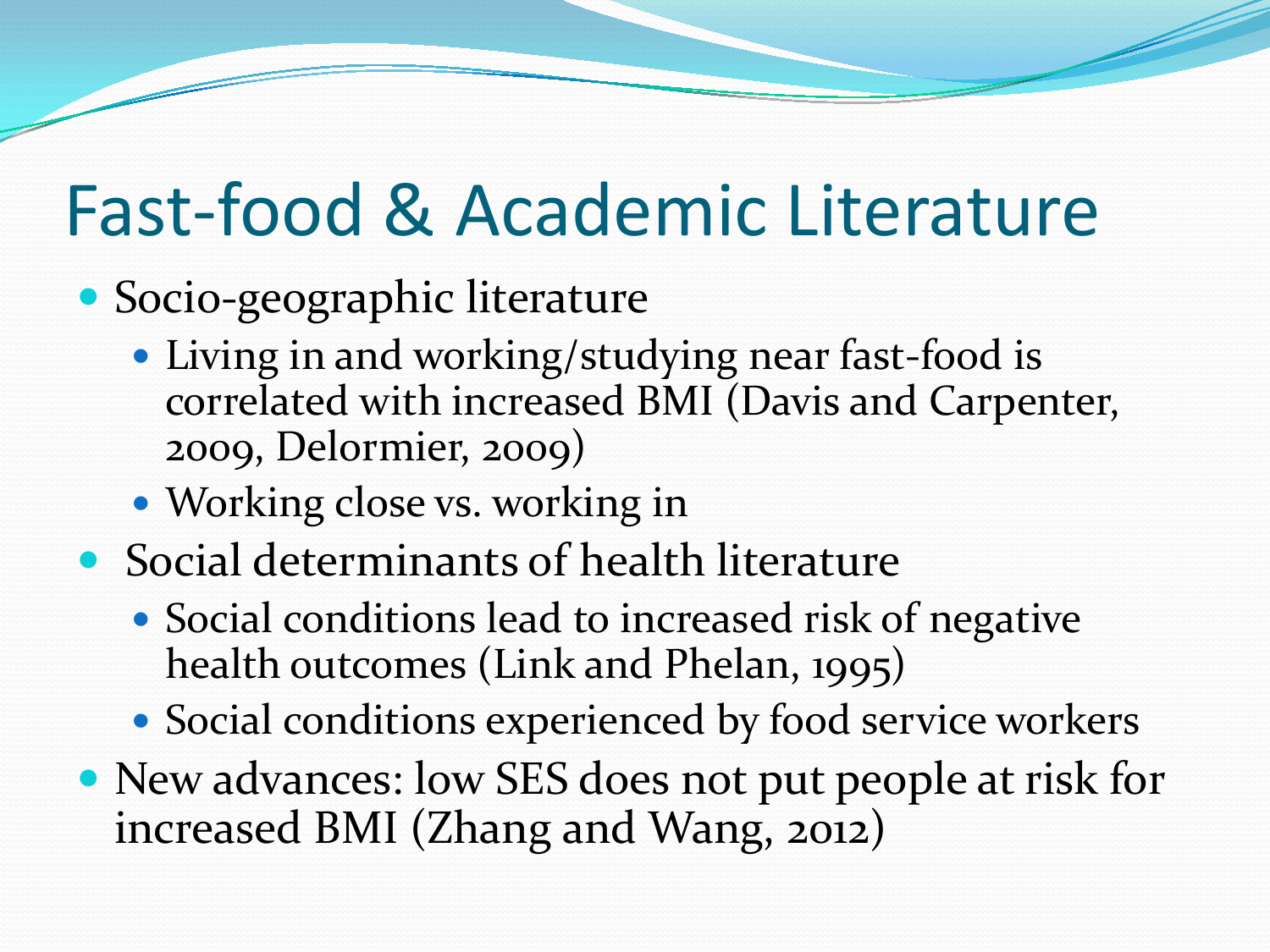## Viewing this Sociologically

#### **Structure Agency**

• Social patterning • Ability to act

- 
- Decision making ability

#### Pierre Bourdieu:

- Habitus, taste, culture
- Field
- Power and the ability to act
- Symbolic Violence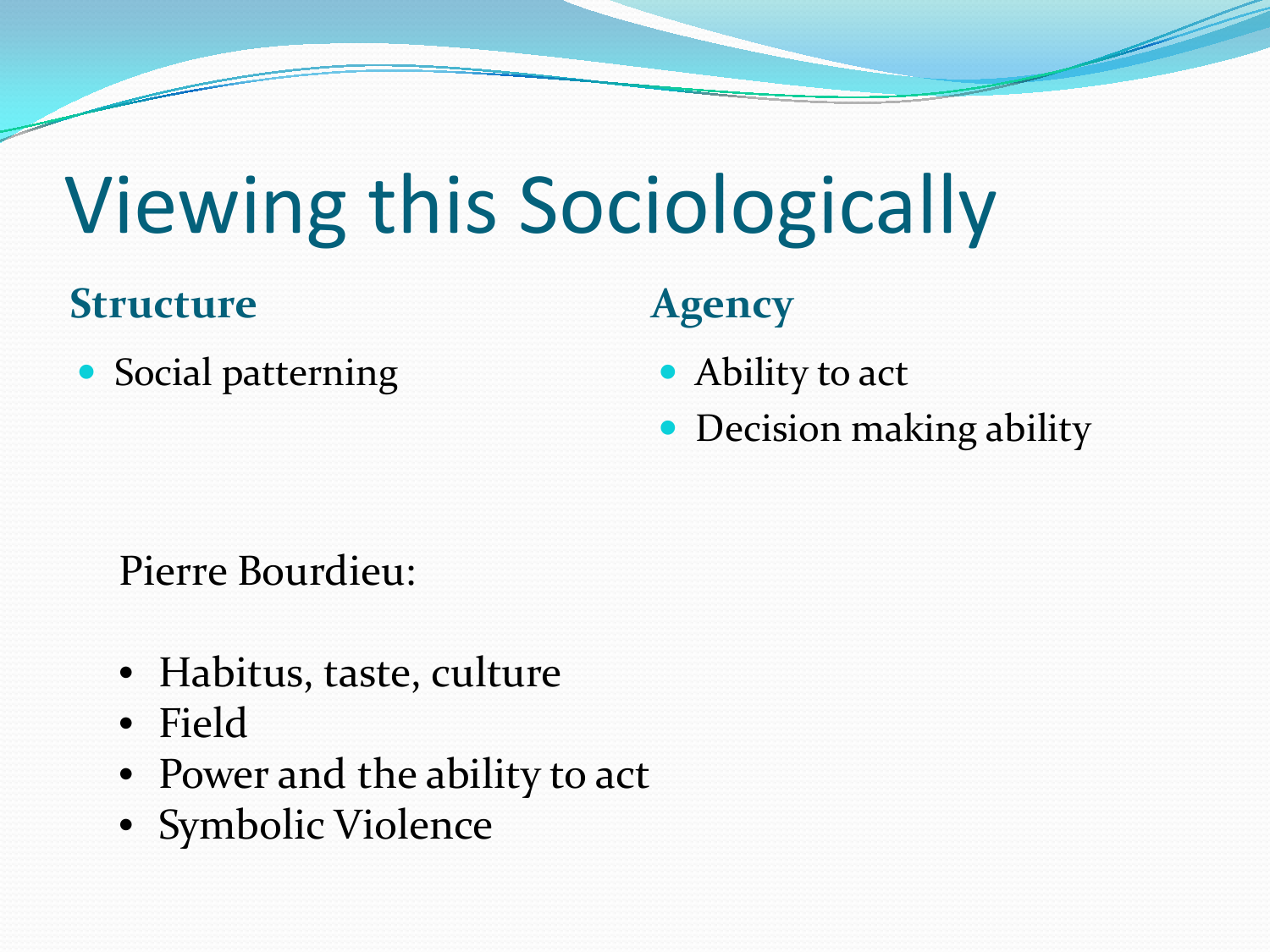## Research

- Mixed methods approach
- Logistic modeling using Canadian Community Health Survey (CCHS) cycle 5.1
- Qualitative interviews with 15 fast-food workers in Southern Ontario
- Reflexivity in social research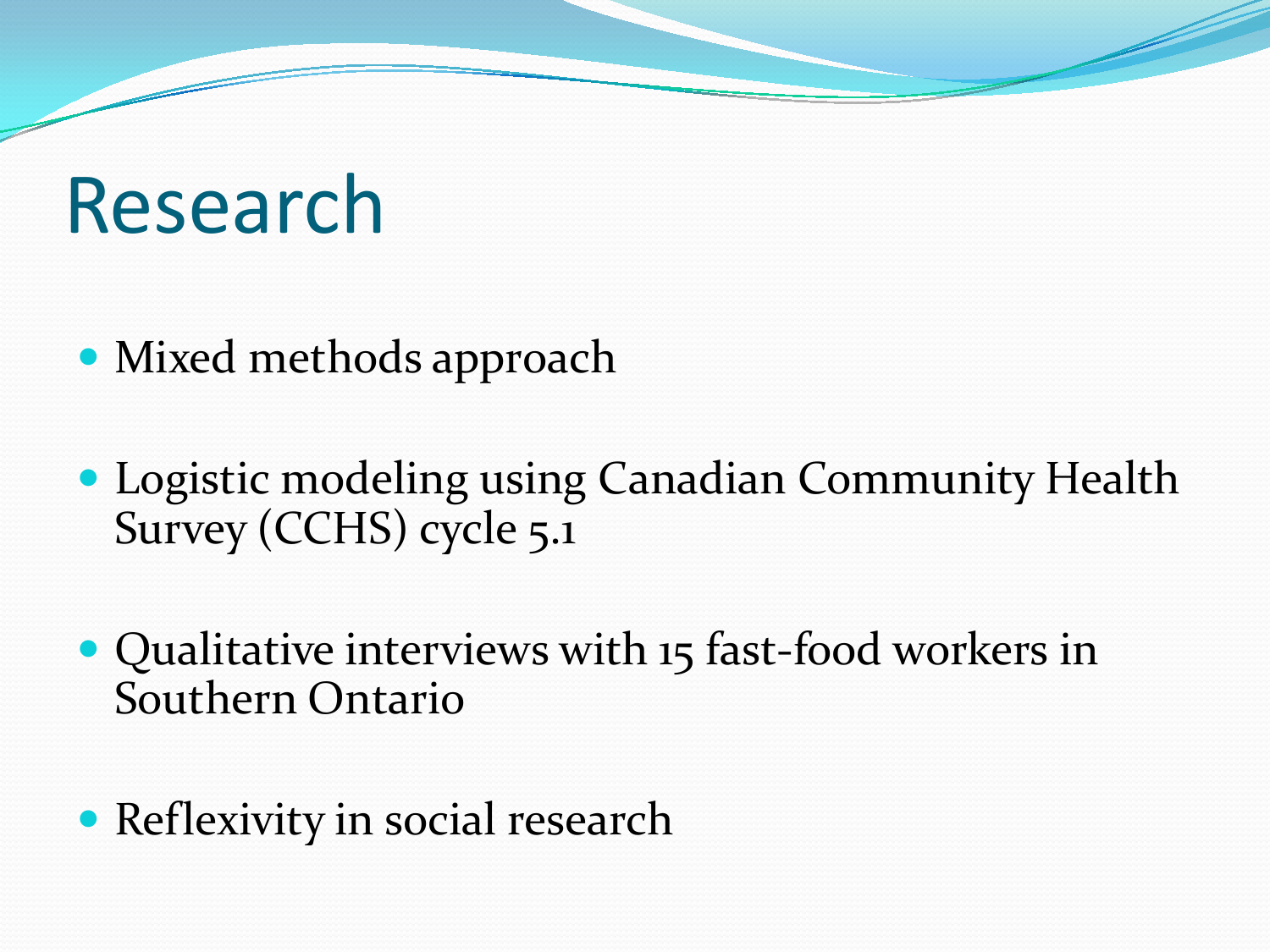## Results

- The food service worker population is LESS likely to be overweight or obese (BMI), or to perceive themselves as being overweight or obese, than the general Canadian population
- Null Contributions: Younger age, smoking rates, avoidance of food, gender (BMI only)
- Risk Contributions: Food insecurity, full-time work status, non-single, middle aged
- Insignificant: Income
- What about social class background & habitus formation? Bourdieu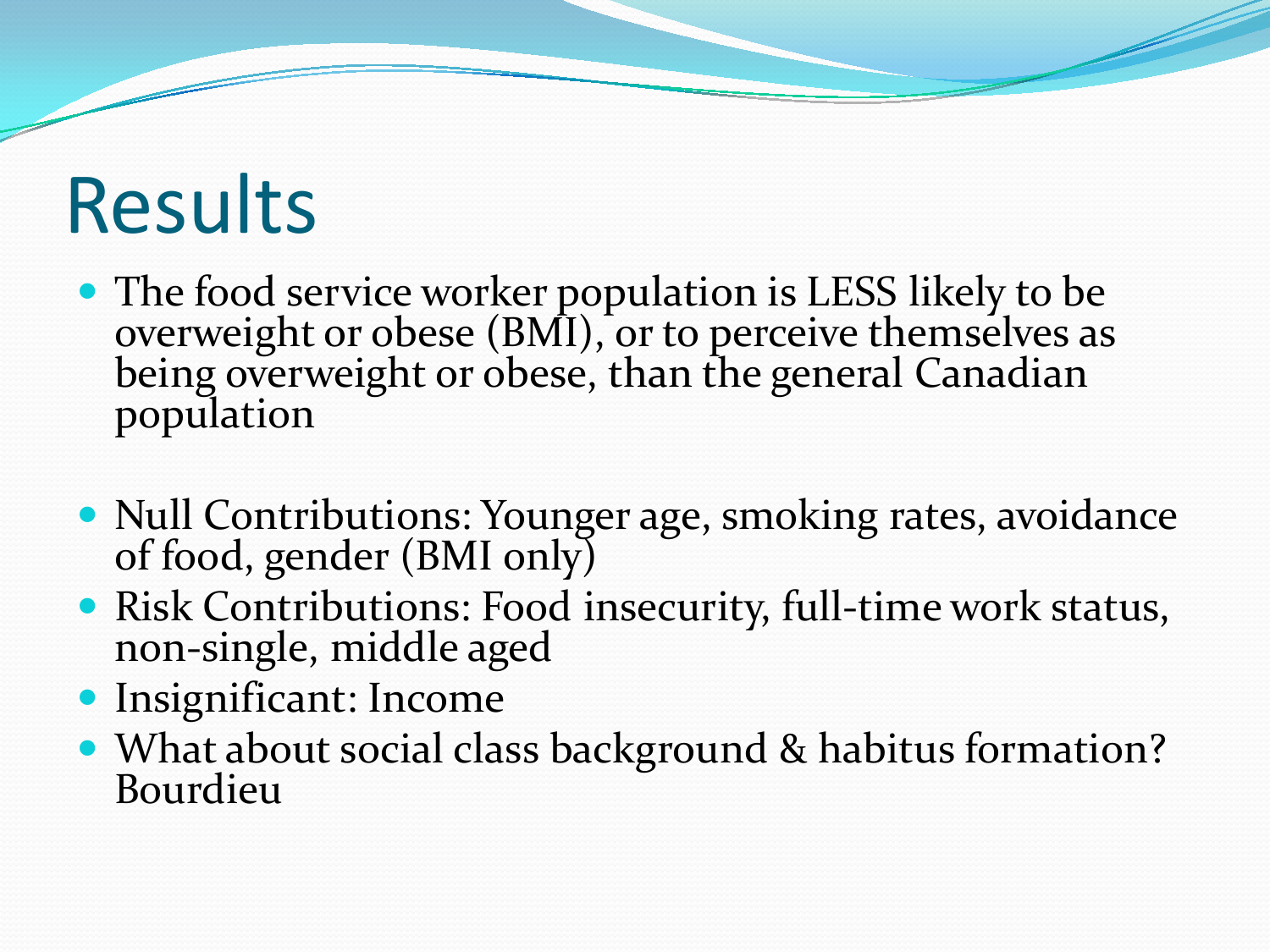## Role of Gender

- Female fast food workers are less likely to have high BMIs
- Female fast food workers are more likely to self-report as being overweight or obese
- Role of symbolic violence
- Elements of self-regulation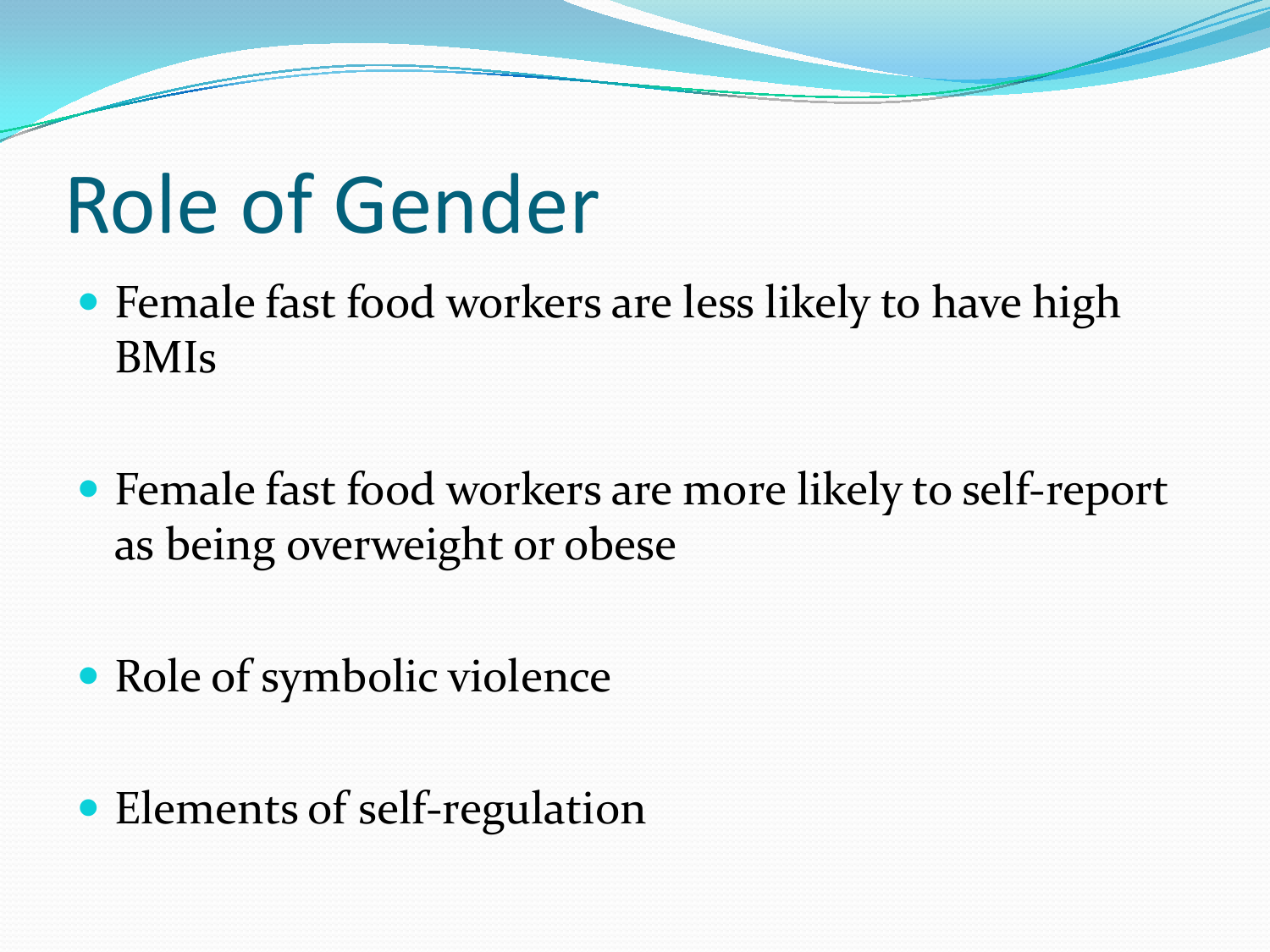## Qualitative Findings: Explaining the Why

- Background contributing to BMI:
	- Case of young involvement in fast-food work
	- Marginalization and growing up on reserve
	- Lower class backgrounds and being raised on social assistance
	- Higher class backgrounds and varied understandings of food
	- Food-type consumption in childhood
	- Temporary view of work: the protective habitus
	- Smoking and field position
- Habitus formation & field position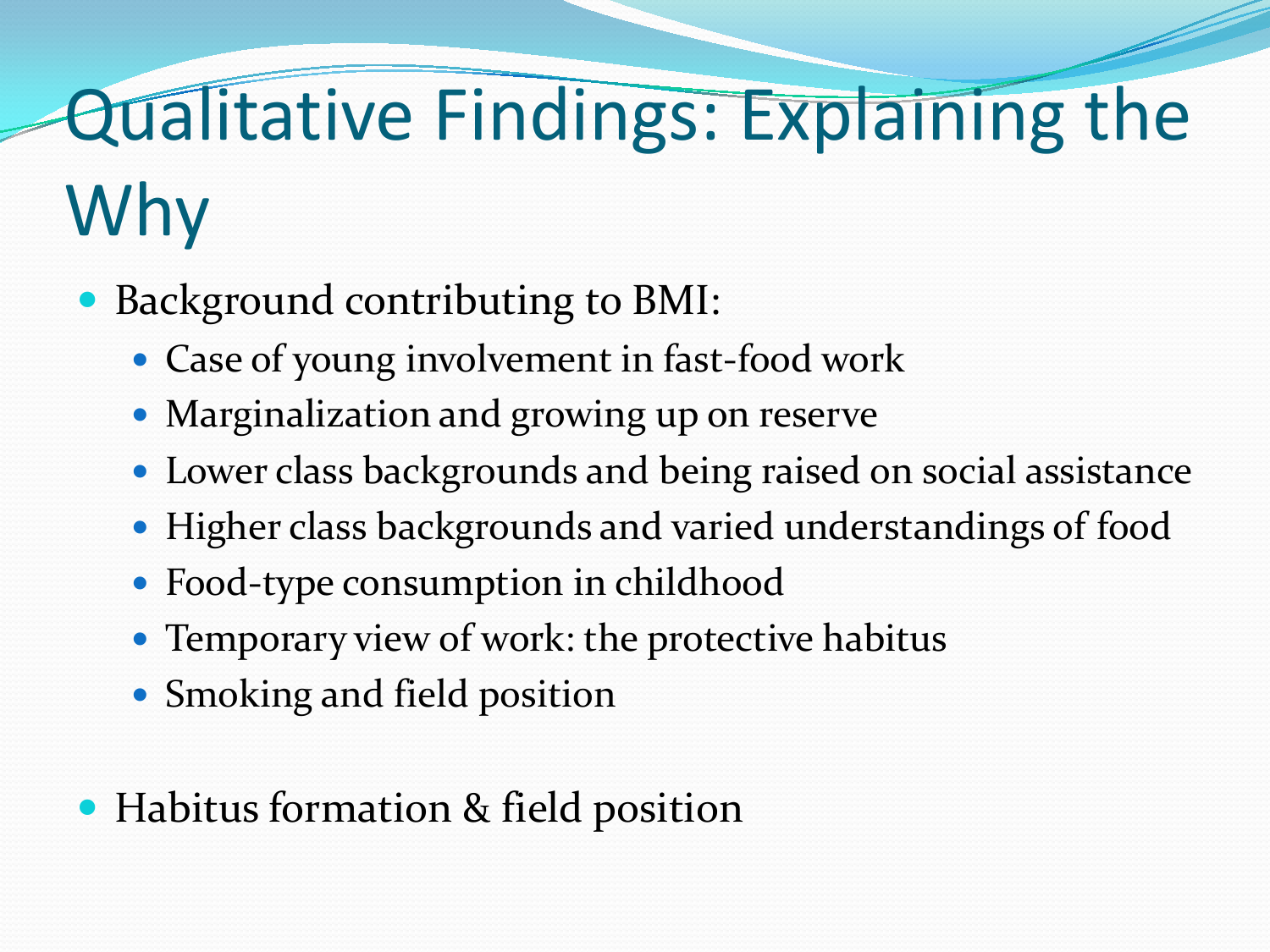# Participant Characteristics

|                 | Workplace          | <b>Tenure</b>                                   | Hours/<br>Week  | <b>Se</b><br>$\mathbf{x}$ | Age | BM<br>$\mathbf I$     | <b>Smoke</b>       | <b>Childhoo</b><br>d Class | <b>Current</b><br><b>Class</b> | <b>Current</b><br>Living<br><b>Situation</b>   | <b>Self-View</b><br>of Weight |
|-----------------|--------------------|-------------------------------------------------|-----------------|---------------------------|-----|-----------------------|--------------------|----------------------------|--------------------------------|------------------------------------------------|-------------------------------|
| $\mathbf{1}$    | Harvey's           | 4.5<br>Years                                    | 36              | $\mathbf{F}$              | 21  | 23.<br>$\mathbf{o}$   | Ouit               | Middle                     | Upper                          | Mom.<br>Step-Dad                               | Average                       |
| $\mathbf{2}$    | McDonald's         | 8<br>Months                                     | 30              | M                         | 25  | 30.<br>$\tau$         | Yes                | Working                    | Working                        | Roommate                                       | Overweig<br>ht                |
| 3               | William's          | 1 Week                                          | 40              | $\mathbf{F}$              | 23  | 19.<br>1              | No                 | Middle                     | Working                        | Roommate<br>s                                  | Average                       |
| $\overline{4}$  | Harvey's           | 6<br>Months                                     | $30 - 35$       | $\mathbf{F}$              | 22  | 25.<br>$\mathbf{1}$   | N <sub>O</sub>     | Working                    | Working                        | Mom                                            | Slightly<br>Above             |
| 5               | Subway             | 2 Years                                         | $35 - 45$       | $\mathbf{F}$              | 20  | 21.<br>$\mathbf{1}$   | Yes                | Middle                     | Middle or<br>Student           | Roommate<br>s<br>Parents at<br>home            | Average                       |
| 6               | <b>Burger King</b> | 3 Years                                         | 40              | M                         | 18  | 25.<br>$\overline{4}$ | Yes                | Middle                     | Middle                         | Mom.<br>Step-Dad                               | Slightly<br>Above             |
| $\tau$          | Tim<br>Horton's    | 2 Years                                         | 40              | $\mathbf F$               | 22  | 25.<br>$\tau$         | <b>No</b>          | Middle                     | Middle                         | Boyfriend                                      | Average                       |
| 8               | <b>Burger King</b> | $\overline{3.5}$<br>Years                       | $\overline{40}$ | $\overline{F}$            | 23  | 39.<br>$\tau$         | Yes                | Working                    | Working                        | Partner,<br>7mth old<br>twin sons              | Over<br>Average               |
| $\mathbf{Q}$    | McDonald's         | 2 Years                                         | $\overline{15}$ | $\mathbf F$               | 19  | 41.<br>$\Omega$       | No                 | Working                    | Working                        | Mom,<br>Dad.<br><b>Brother</b>                 | Above                         |
| 10              | McDonald's         | 3.5<br>Years<br>with<br>breaks<br>for<br>school | $17-40$         | M                         | 19  | 27.<br>$\mathbf{Q}$   | <b>No</b>          | Middle                     | Working                        | Roommate<br>s<br>Parents,<br>sister at<br>home | Slightly<br>Above             |
| 11              | <b>Burger King</b> | 2 Years                                         | $8 - 26$        | M                         | 18  | 19.<br>$\mathbf{Q}$   | Yes                | Middle                     | Working                        | Brother, 2<br>sisters.<br>Mom, Dad             | Underwei<br>ght               |
| 12              | <b>Burger King</b> | 3 Years                                         | $20 - 25$       | M                         | 19  | 23.<br>1              | Quit               | Middle                     | Working                        | <b>Brother</b>                                 | Average                       |
| $\overline{13}$ | Tim<br>Horton's    | 6 Years                                         | $10-30$         | M                         | 21  | $\overline{21}$       | $\overline{N_{O}}$ | Middle                     | Upper                          | Mom.<br>Dad, Sister                            | Underwei<br>ght               |
| 14              | McDonald's         | 1 Year                                          | 30              | $\mathbf{F}$              | 19  | 26.<br>6              | <b>No</b>          | Middle                     | Middle                         | Dad,<br><b>Brother</b>                         | Average                       |
| 15              | Tim<br>Horton's    | 6<br>Months                                     | 16              | M                         | 21  | 18.<br>3              | N <sub>O</sub>     | Middle                     | "Student<br>class"             | Roommate<br>${\bf s}$                          | Underwei<br>ght               |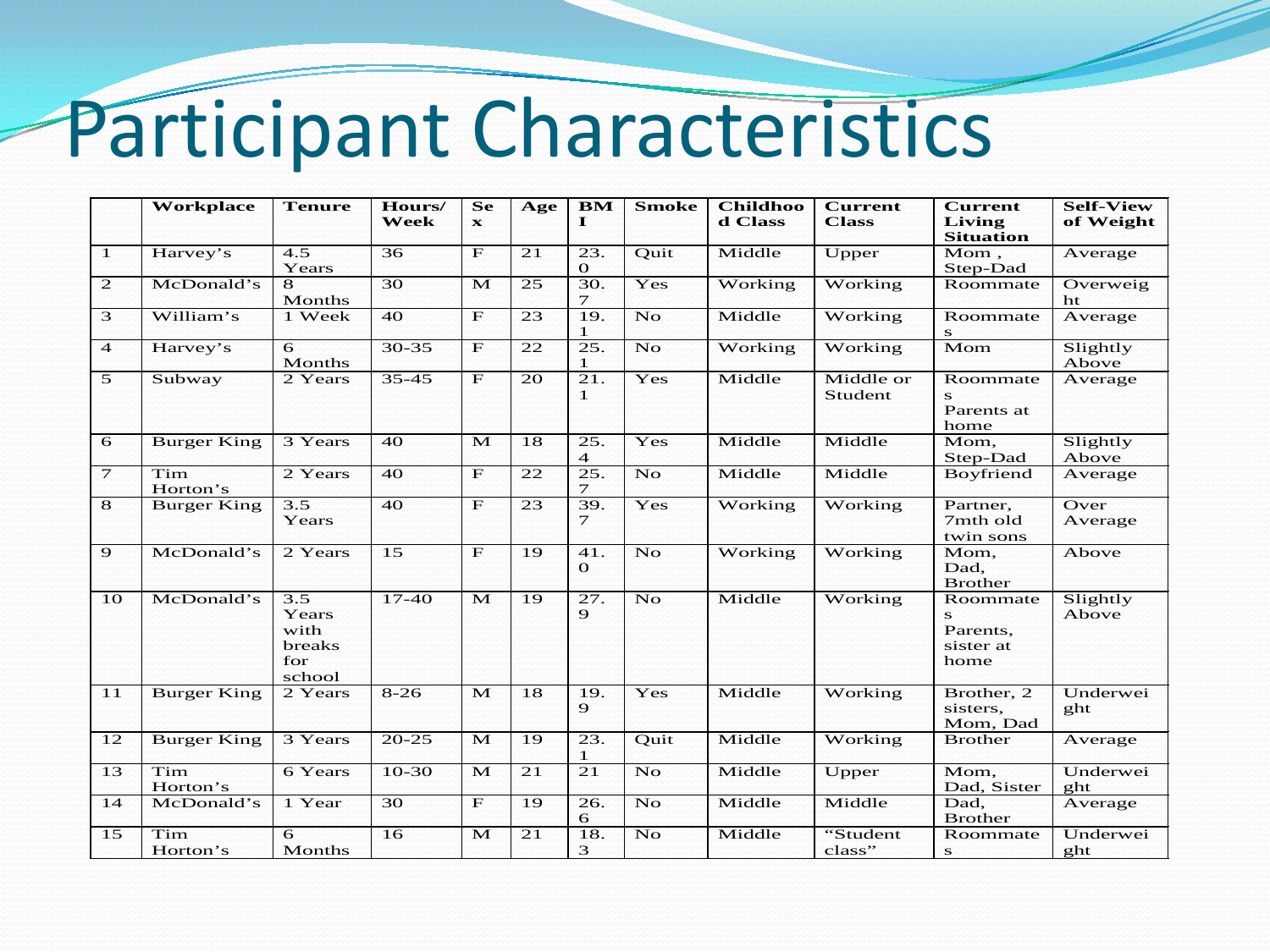## Dominant Views on Weight

- Yeah. Basically this new manager at my work came he told me about this sort of – supplement. I just ordered it – I got it yesterday – I have yet to open it – but that will happen very soon.
- But yeah I was checking into some stuff there was like a meal plan– my manager at McDonald's, he's on it right now and he was telling me about it. It's like a 90 day thing and you get these shakes and stuff that you make…but I always figured it would be good for me because I don't always get the chance to eat.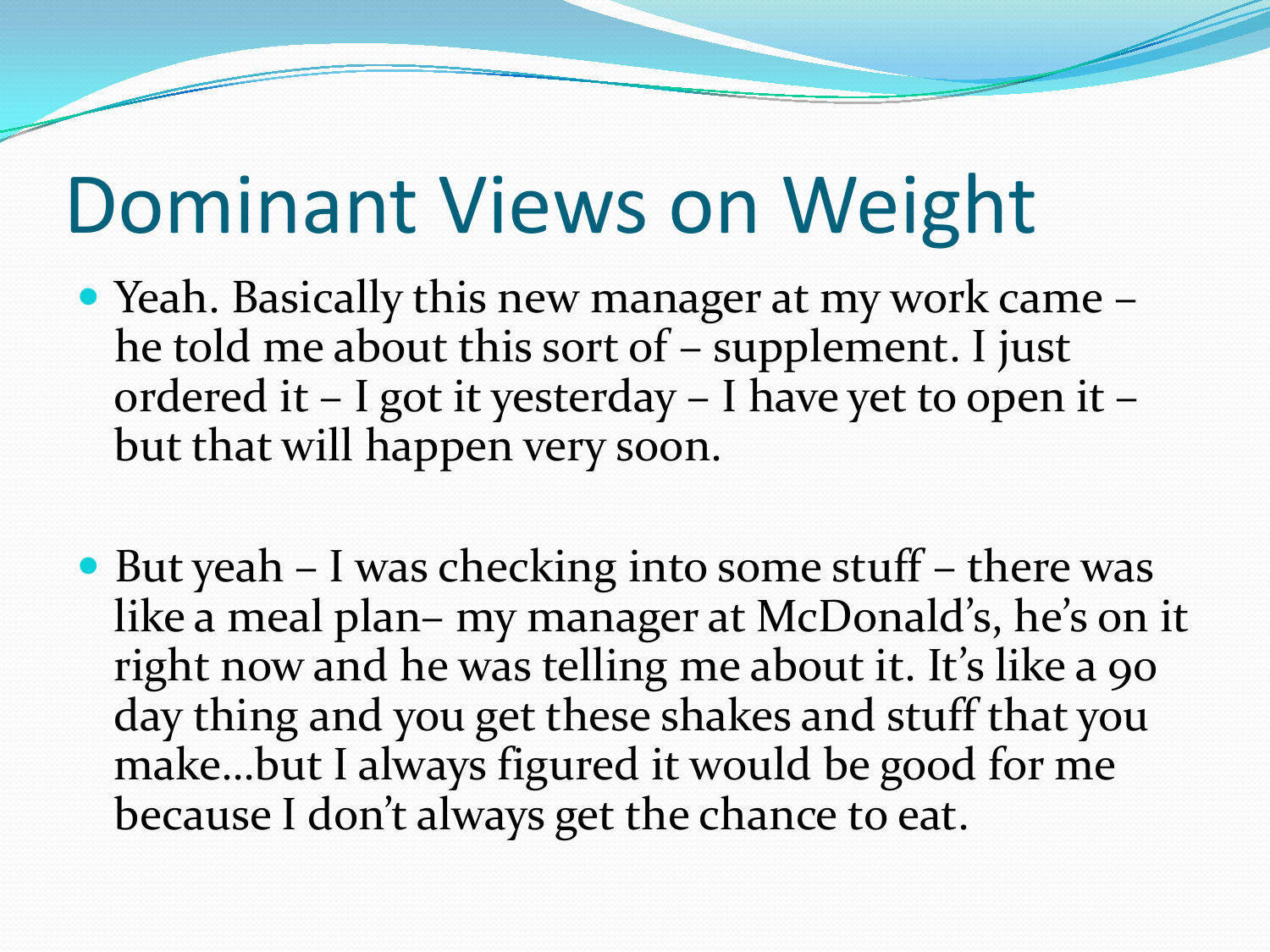## Consuming Food

- Uh if I ate too much of it, definitely. And like it wasn't the "getting sick of it", it was the knowing that I'd eaten it every day. I got addicted to it basically, honestly. I want it all the time now I can't get it for free.
- Views of food being unhealthy

• Different ideas of healthy food: muffins vs. burgers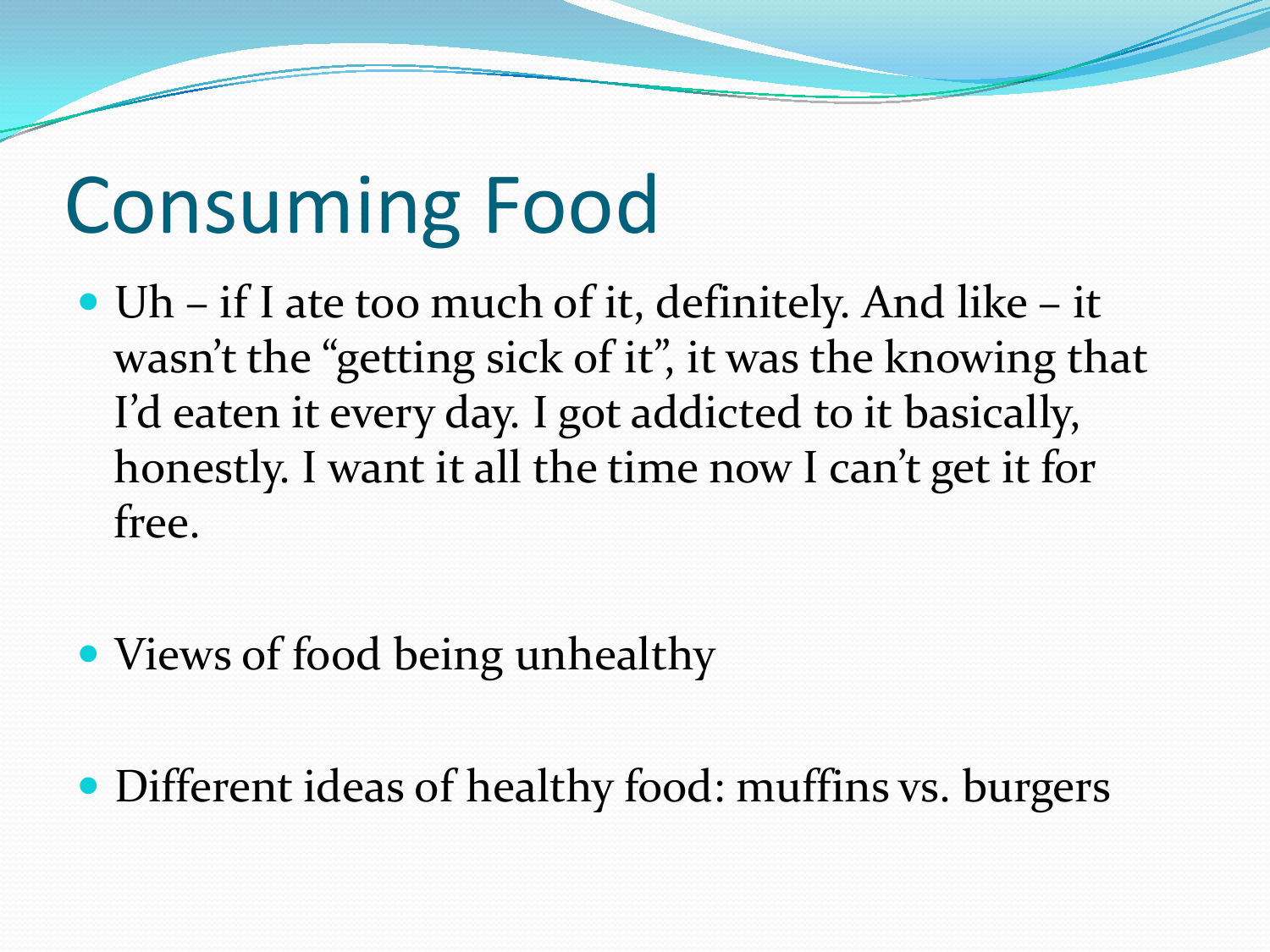## Cost of Food

- Cost, cost makes a difference. Yeah, oh yeah, I use the discount. For sure every dollar helps. And I guess I try to look for stuff that is not going to make me sick. Not a lot of things do but I will eat something and then I eat more and then I have a coffee with it and then I have a smoke – it does not sit quite well.
- To me really it's just like now anyways it's just it's not that I eat it because I like it. I just eat because I'm so busy. I don't know if you would call it like easy. I see I eat a lot of McDonald's, but I don't like it. But it's so easy and I have a little bit of money, and it's so cheap and I get 50% off so it's just like – I don't know.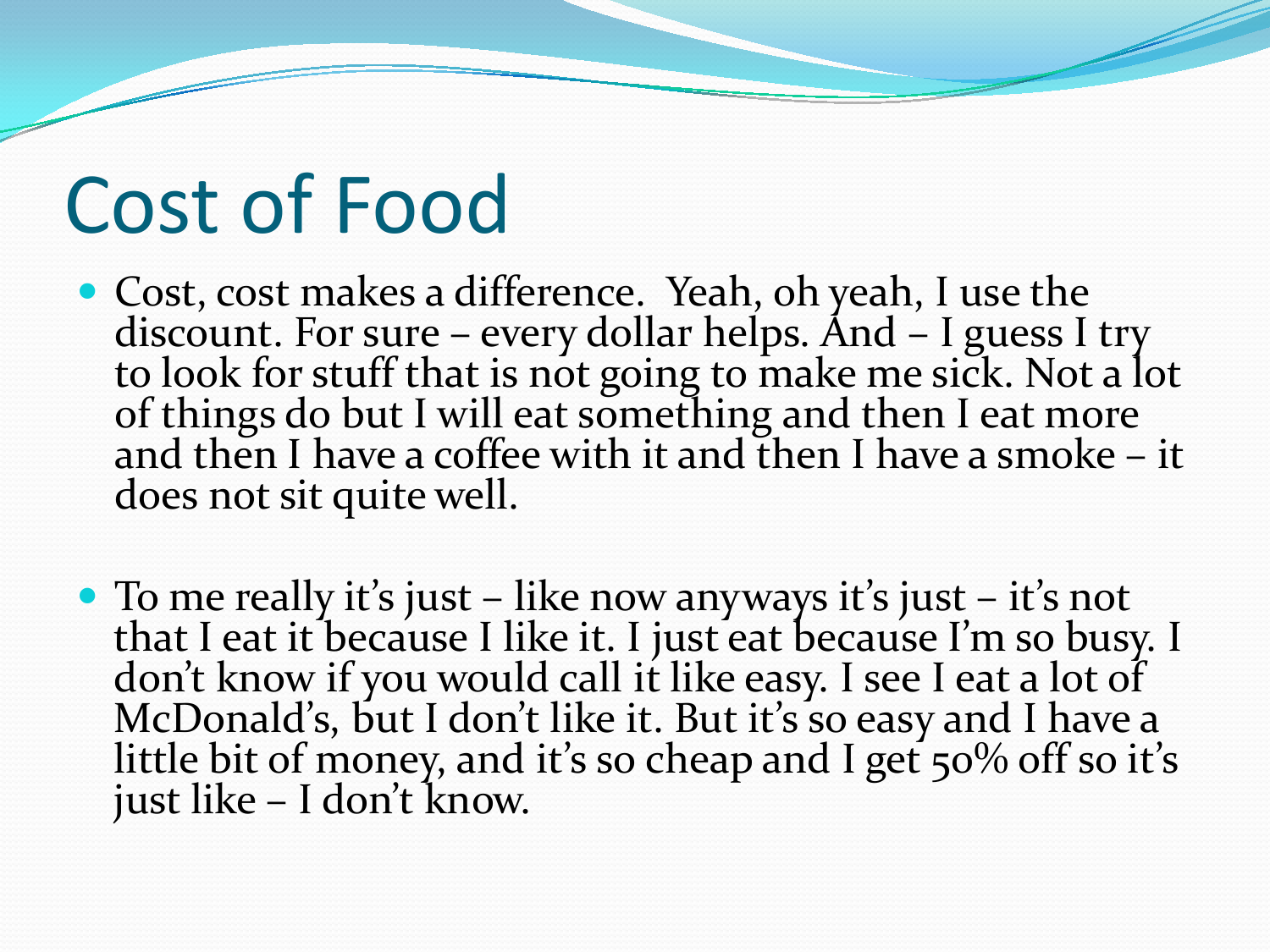## Time Considerations

 Um – but during my work shifts, usually I would eat McDonald's – just because there really was not a lot of options. Occasionally, like very rarely, I would bring something. There was a Subway across the street – so obviously that was a healthy option. I would sometimes eat there, or get someone to go over there, or go over there depending if I had any time. Or occasionally I would bring food from home – but because it was 8 hours I would usually end up eating McDonald's at least once.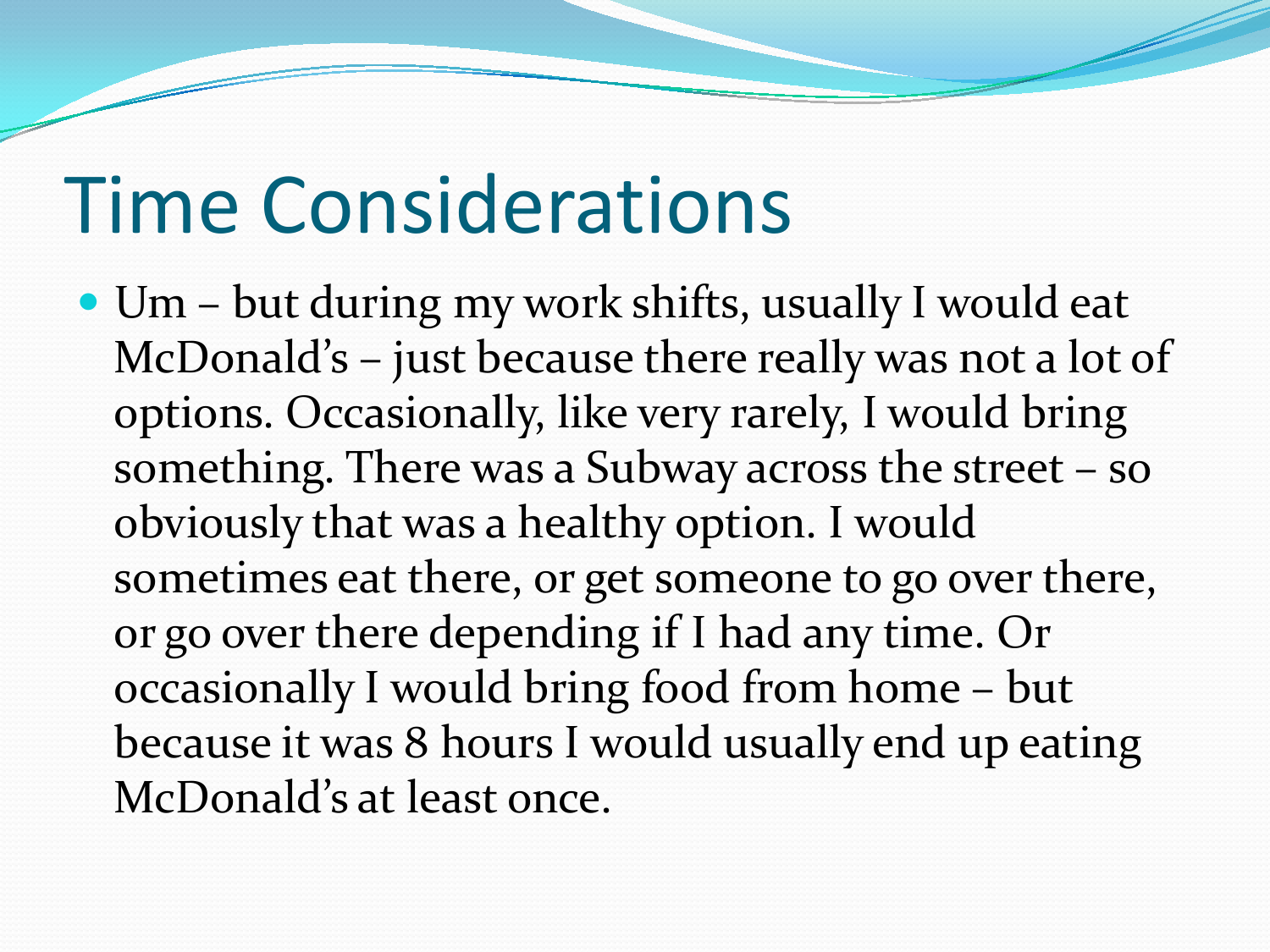## Workplace Conditions

• The two major concerns [at work] are speed of service and what was the other one? Speed of service, and oh, labour. Speed of service versus labour. So, they wanted your entire transaction to be under 2 minutes from the time the customer pulled up to the speaker to the time they left. Well, 2 minutes 30 seconds was head office standard, but here at the time it was 2 minutes for our restaurant, yeah. They wanted labour as low as low can be, so they wanted it restaurant, yeah. They wanted labour as low as low can be, so they wanted it under, I can't remember the percent they wanted it, they wanted 2% was the target, the goal, of sales. But I think it was never anywhere near there. I don't really, I can't remember the percentages, the lower the better. So yeah, they would constantly want you sending people home if it was dead. And, but you can't really do that because it's an unpredictable market. It's an unpredictable business. Like, some days you can walk in thinking, yeah it's going to be dead today or we're going to have like 5 customers until lunch. Next thing you know, you have a bus pulling up in the middle of the summer and like, you and one other person in the kitchen, and then all of a sudden, you have 300 people in the lobby and then you're like, oh my god.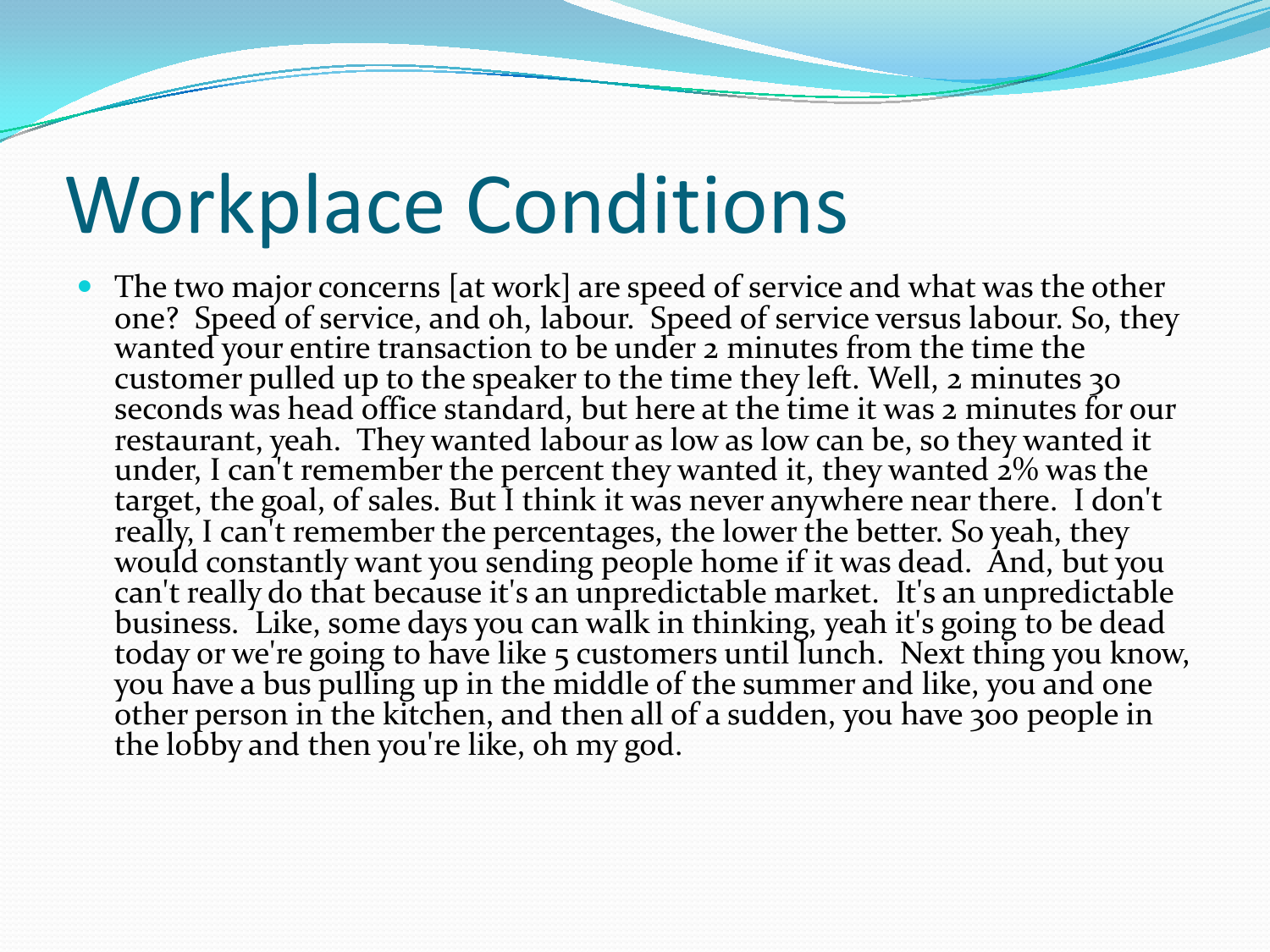## Views on Work

- Oh yeah I definitely don't want to be in fast food anymore – so I'm working extra hard in school. It's just like a nightmare getting away from it…[I want to be] working for a company hopefully in my field. I don't know specific job titles or descriptions yet – but definitely what I'm doing [in school] now.
- Major form of shared habitus
	- Prevailing similarity
	- Temporary/protective habitus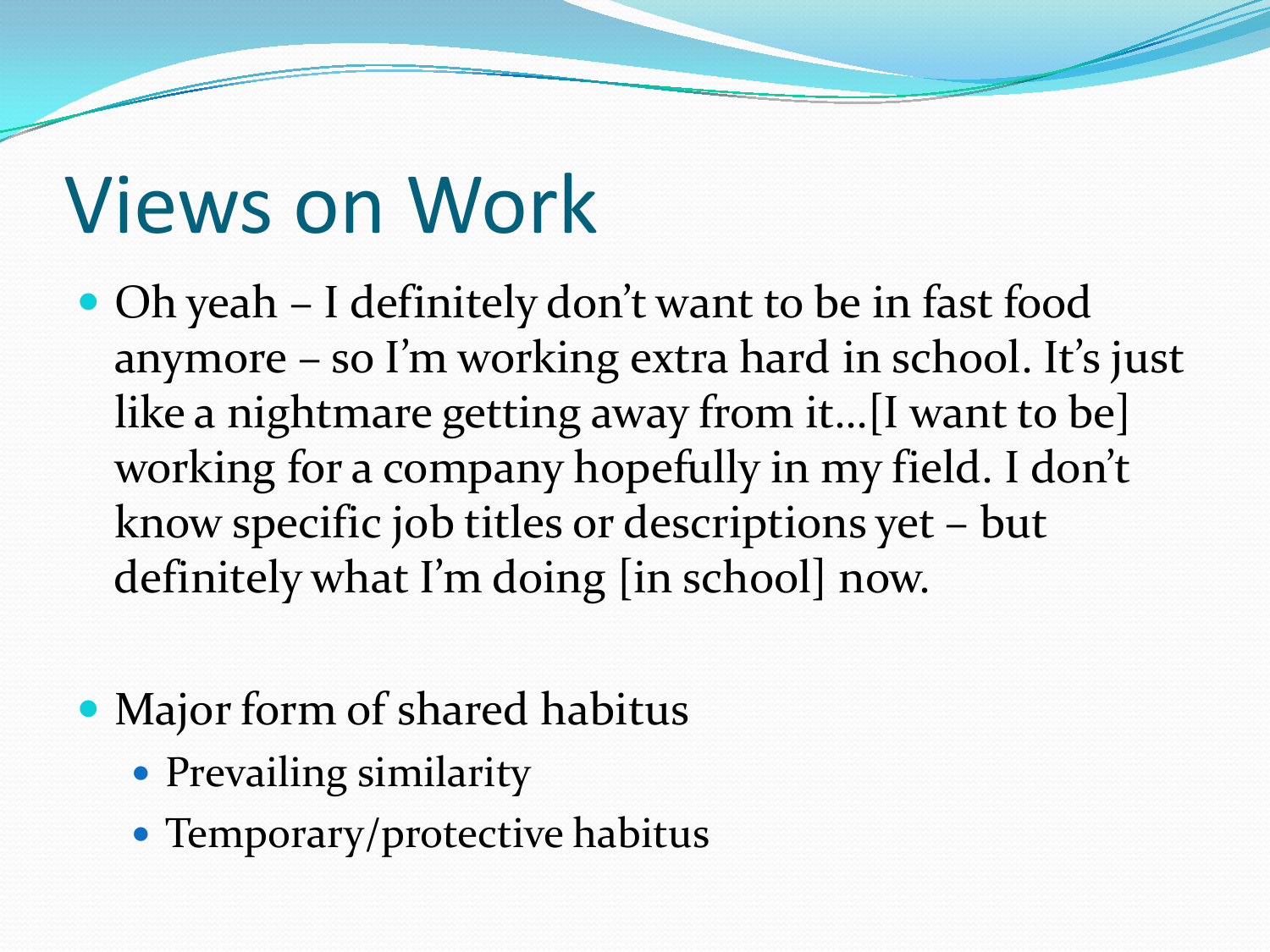## Symbolic Violence & Self-Regulation

- Reasons for consuming food vs. reasons for avoidance
- Symbolic violence: Dominant ideology, those with power in social fields perpetuating ideals and social norms
- Self-regulation of food consumed at work
- Regulation often in line with popular views perpetuated in the obesity epidemic media (muffins vs. hamburgers)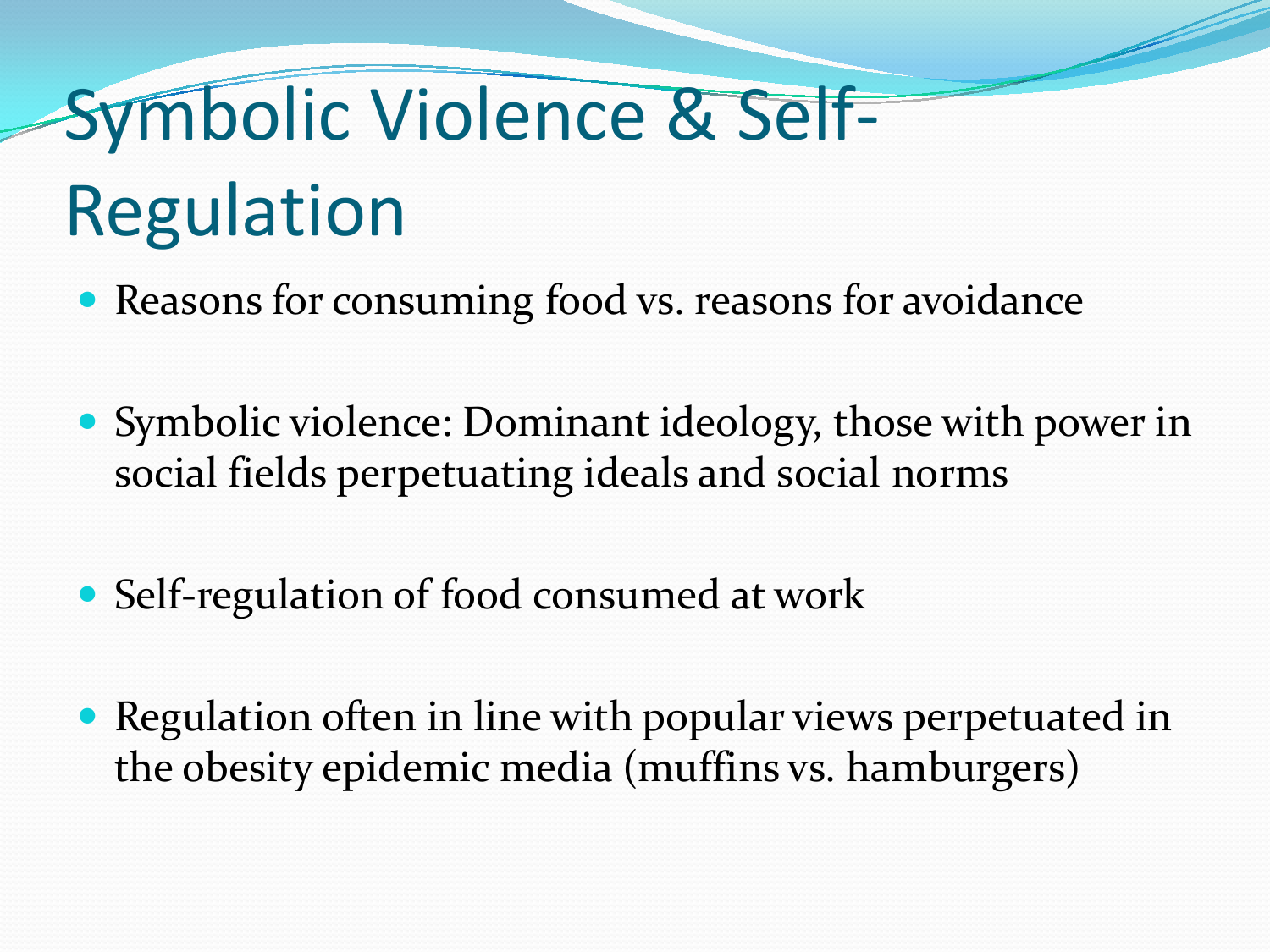## Back to the CCHS 5.1

- Lack of specific occupational categories
- Relative youth of food service workers
	- Aging and weight gain
- Familial support, students, part-time
	- Full-time work and weight gain
	- Assumptions associated with food service work
	- "Looking for a job to do while your children are at school?"
	- "Need a job that you can fit around your school schedule?"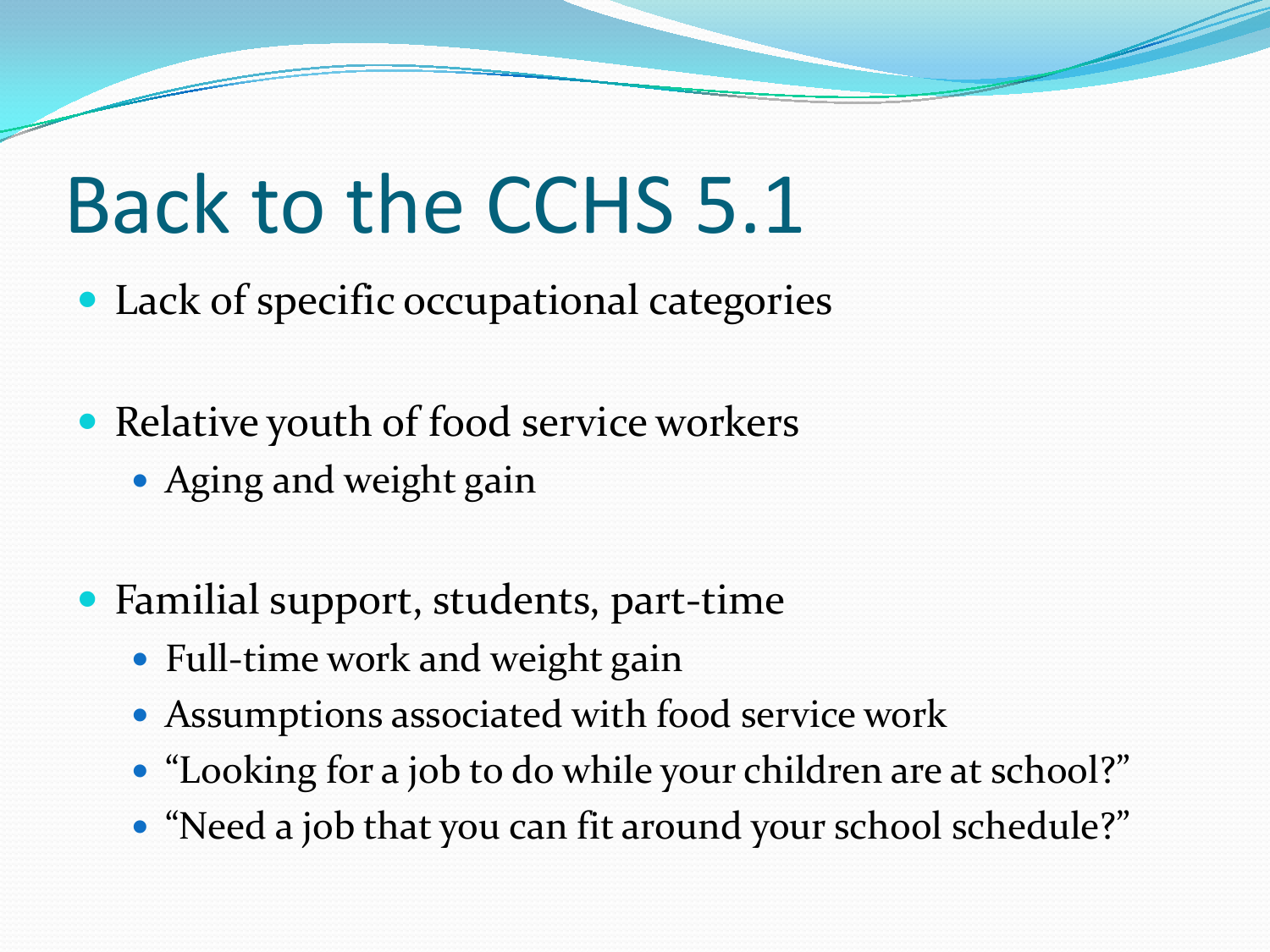## **Conclusions**

- Null finding: new questions emerging
- Elements of agency, but often constrained by habitus and lived experiences
- Field position influencing food choice
- Agency constricted by habitus
- Protective habitus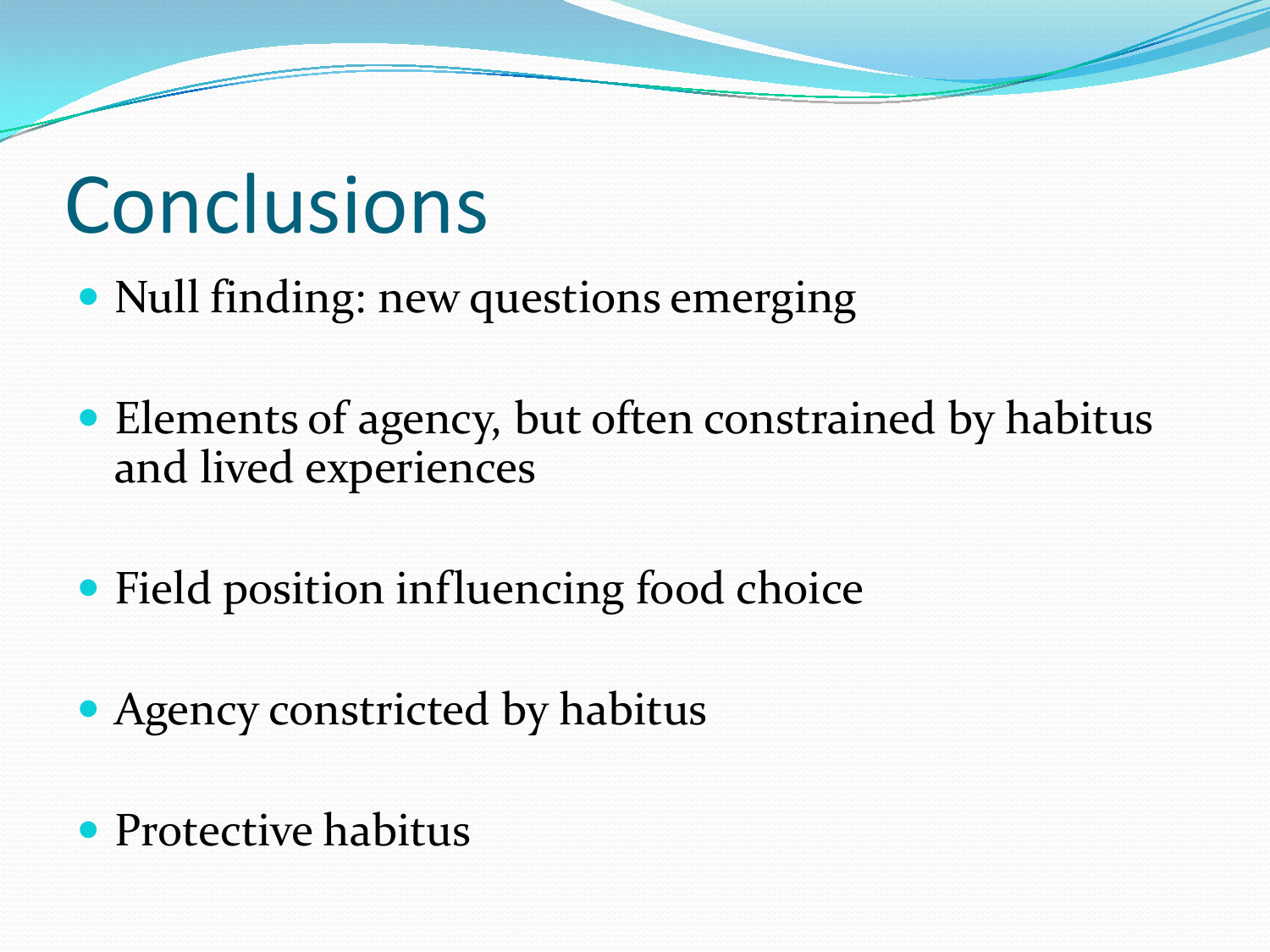## Important Future Questions

- Can we hypothesize that as workers age in this field they become more at risk?
	- What implications does this have?
	- Retirement to work
- How can we further investigate the role of the temporary protective habitus?
	- Shared commonalities